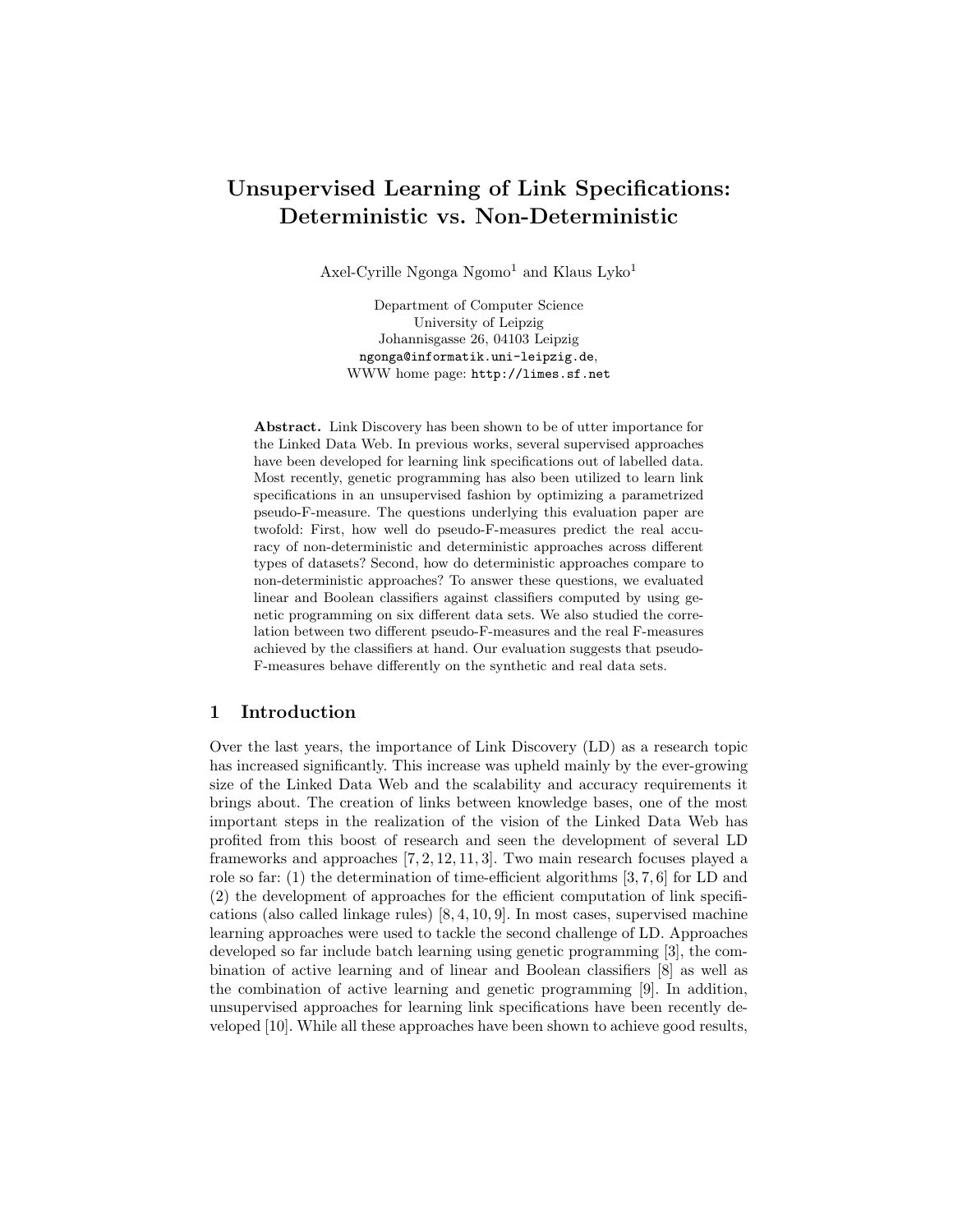unsupervised approaches obviously trump batch and active learning approaches as they do not require any feedback from the user and can still achieve remarkably good performance. In addition, genetic programming approaches yield the central advantage of being able to exploit the whole spectrum of the link specification grammar provided by the framework in which they were implemented. So far, unsupervised approaches to the discovery of link specifications have only been tested with artificially generated benchmark data and low-noise datasets. Moreover, no deterministic approach for the unsupervised discovery of link specifications has been presented so far, although deterministic approaches such as those presented in [8] counterbalance their limitations in expressiveness by being clearly more time-efficient than approaches based on genetic programming.

The aim of this paper is to experimentally examine the unsupervised discovery of link specifications with respect to two main questions:

- 1. Are deterministic approaches able to achieve results comparable to those of genetic approaches? To address this question, we extended the approach presented in [9] and devised an approach for the unsupervised learning of Boolean and linear classifiers which is loosely based on the RAVEN approach [8]. We refrained from reusing the approach presented in [10] as one of the pseudo-measures we rely on was designed especially to work well with this approach. Consequently, using it could have led to a bias in our results.
- 2. How well are pseudo-F-measures suited for unsupervised discovery performed on synthetic and real data sets? Here, we compared the results achieved by the approaches above on the three OAEI 2010 datasets<sup>1</sup> and on three data sets extracted from real data<sup>2</sup>. In addition to the pseudo-F-measure described in [10] (which we dub  $\mathcal{F}_{u}^{\beta}$ ), we devised a supplementary pseudo-Fmeasure  $\mathcal{F}_{d}^{\beta}$  which relies more on the standard definition of the  $F_{\beta}$ -measure. We performed a correlation analysis of the values of  $\mathcal{F}_{u}^{\beta}$ ,  $\mathcal{F}_{d}^{\beta}$  and the  $F_1$ measure and detected a surprisingly different behaviour of these measures across our two groups of data sets.

The rest of this paper is structured as follows: We first give an overview of the approaches and measures we used for our experiments. We then present the results of our experimental setup as well as the results of our experiments. For the sake of reproducibility, we chose to use freely available datasets and made the approaches presented herein freely available at the project website.<sup>3</sup> We conclude with a summary of the implications of our results for the LD community.

# 2 Approaches

In general, a link specification is a classifier  $C$  that assigns each element of the set  $S \times T$  to one of the classes of  $Y = \{+1, -1\}$ , where S is called the set of source

<sup>1</sup> Freely available at http://oaei.ontologymatching.org/2010/.

<sup>&</sup>lt;sup>2</sup> Freely available at http://dbs.uni-leipzig.de/en/research/projects/object\_ matching/fever/benchmark\_datasets\_for\_entity\_resolution.

 $^3$  http://saim.sf.net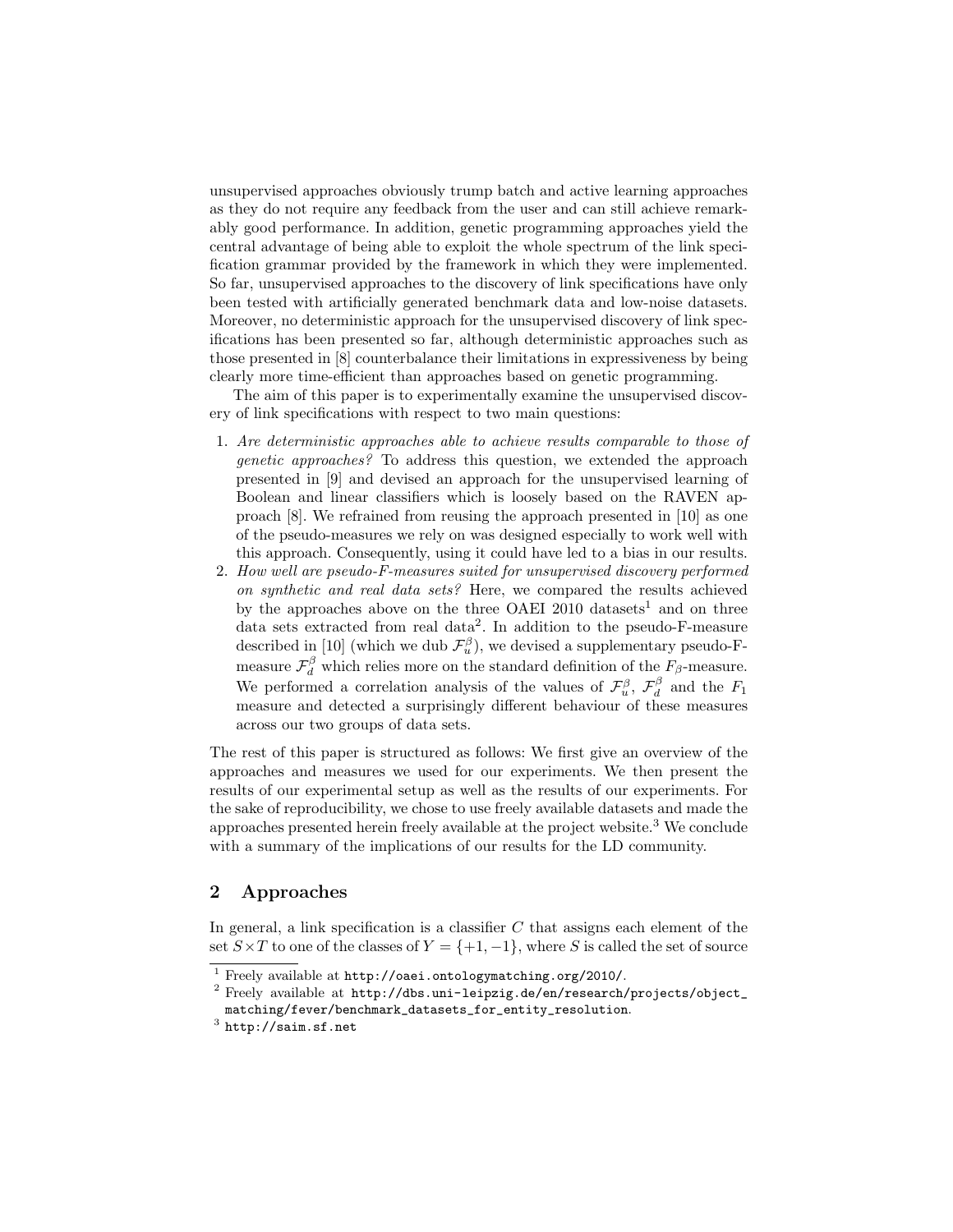instances, while T is the set of target instances.  $(s, t) \in S \times T$  is considered by C to be a correct link when  $C(s,t) = +1$ . Otherwise,  $(s,t)$  is considered not be a potential link. We will assume that the classifier C relies on a complex similarity function  $\sigma$  which consists of a combination of atomic similarity measure  $\sigma_i$ . Each of the atomic similarity measures is associated with a parameter  $\omega_i$ , which is used in main cases as threshold or weight for  $\sigma_i$ . Supervised approaches to the computation of link specifications use labelled training data  $L \subseteq S \times T \times Y$  to maximize an objective function such as the distance from the labelled data items to the boundary of the classifier in the case of Support Vector Machines [1]. The idea behind unsupervised approaches to learning link specifications is that they do not to utilize any training data (i.e.,  $L = \emptyset$ ). Instead, they aim to optimize an objective function  $\mathcal F$ . In the following, we present the non-deterministic and the deterministic approaches we utilized in our experiments. We then present two different objective functions that are based on the well-know  $F_\beta$ -measure. These functions build the basis for our evaluation.

#### 2.1 Non-Deterministic Approach

| Algorithm 1 EAGLE                                                                   |
|-------------------------------------------------------------------------------------|
| <b>Require:</b> Sets of instances S and T, size of population, number of iterations |
| Get property mapping $(S, T)$                                                       |
| Generate initial population                                                         |
| repeat                                                                              |
| Compute $\mathcal F$ for all individuals.                                           |
| Apply genetic operators to population                                               |
| until Number of iterations is reached                                               |
| return Overall fittest individual                                                   |

The non-deterministic approach we evaluated is based on the EAGLE approach presented in [9] and implemented in the LIMES framework [8]. The approach was modified as described in Algorithm 1. We begin by generating a random population of n individuals. Let  $G<sup>t</sup>$  be the population at the iteration t. To evolve a population to the generation  $G^{t+1}$ , the fitness of each individuals  $g^t \in G^t$  is computed. For this purpose, the mapping  $M(g^t)$  generated by  $g^t$  is evaluated and the value  $\mathcal{F}(M(g^t))$  is assigned to  $g^t$ . These fitness values build the basis for selecting individuals for the genetic operator reproduction. EAGLE uses a tournament setting between two selected individuals to decide which one is copied to the next generation  $g^{t+1}$ . On randomly selected individuals the operator mutation is applied according to a probability called the mutation rate. A mutation can affect an individual in three different ways: First, it can alter the thresholds used by the individual. Second, a mutation can alter the property values that are compared by one of the atomic measures on which the classifier relies. Finally, mutations can modify the measures included in the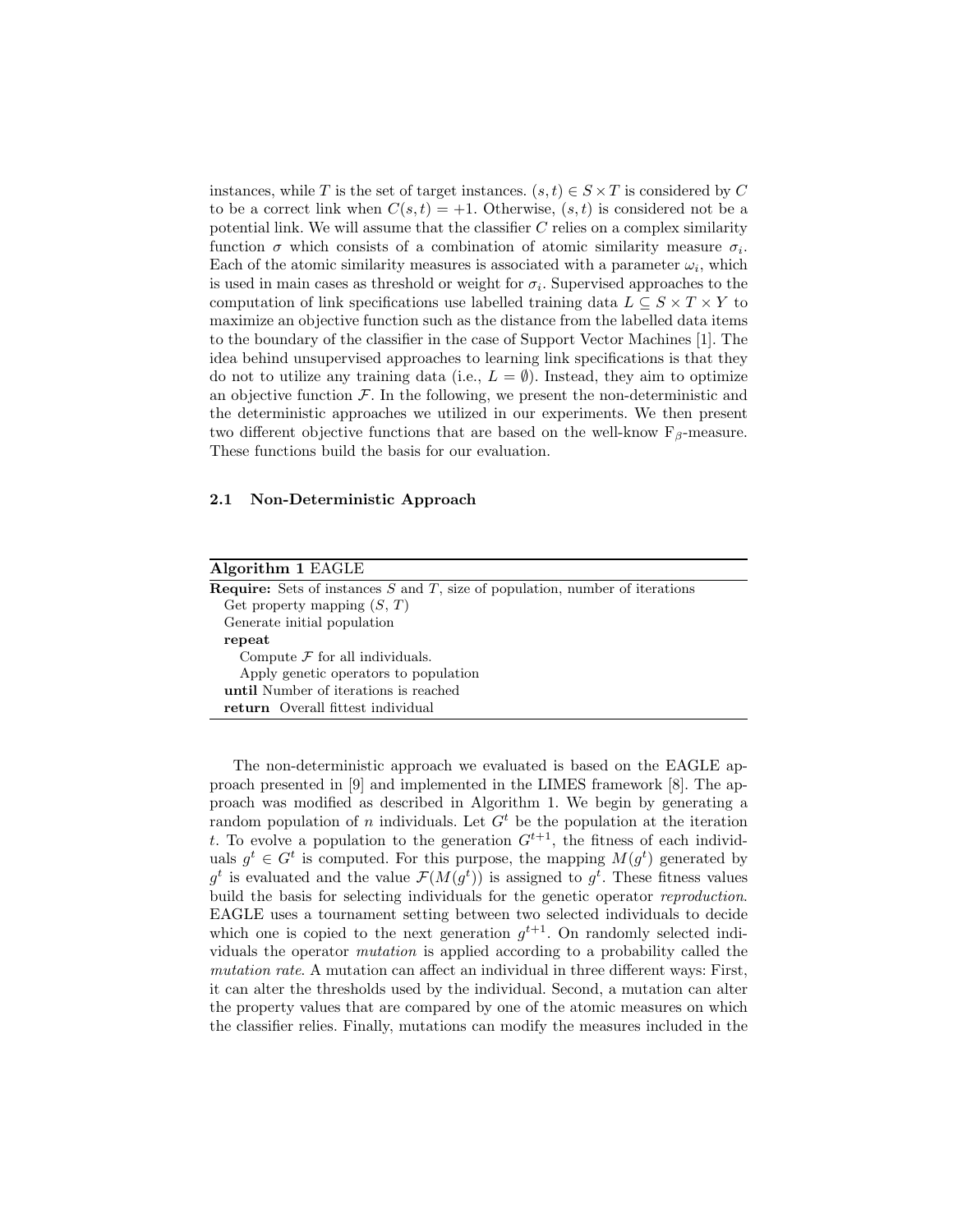individuals. The third genetic operator, crossover, operates on two parent individuals and builds a new offspring by swapping two random sub-trees of the parent genotypes. The application of these operators is carried out iteratively until a maximal number of iterations is reached. The result of this process is the mapping  $M$  that is returned by the best individual.  $M$  is postprocessed as follows: Each  $s \in S$  such that  $\exists t \in T : (s, t) \in M$  is mapped to  $\arg \max \sigma(s, t)$ .  $t \in T$ 

The postprocessed mapping is finally returned.

### 2.2 Deterministic Approaches

# Algorithm 2 EUCLID

**Require:** Specification of the datasets  $S$  and  $T$ Require:  $\Delta_{\omega} \in ]0,1[$ **Require:**  $\gamma > 1, \theta > 0$  with  $(\gamma, \theta) \in \mathbb{N}^2$ Get property mapping  $(S, T)$ bestClassifier  $=(1, \ldots, 1)$  $\Omega = \emptyset$ for  $k = 0 \rightarrow |1/\Delta_{\omega}|$  do  $\Omega = \Omega \cup \{1 - k\Delta_{\omega}\}\$ end for for  $i = 1 \rightarrow n$  do  $\sigma_i^{max} = \underset{\omega \in \Omega, \sigma_i \in \Sigma}{\arg \max} \mathcal{F}(\sigma_i \ge \omega), \omega_i^{min} = 0, \omega_i^{max} = 1$ end for for *iterations* =  $1 \rightarrow \theta$  do  $\Delta = \frac{|\omega_i^{max} - \omega_i^{min}|}{\gamma}$ γ  $C = \arg \max_{i=1}^n \mathcal{F}(\omega_i^{min} + k_i \Delta)$ if  $\mathcal{F}(C) > \mathcal{F}(\text{bestClassifier})$  then  $C = bestClassifier$ else bestClassifier  $= C$ end if for  $j = 1 \rightarrow n$  do  $\omega_j^{min} = \max(0, \zeta_j), \, \omega_j^{max} = \min(1, \zeta_j)$ end for end for return bestClassifier

Linear and Boolean classifiers have been shown in previous work [8] to also achieve good results on the task of LD. Both types of classifiers can be characterized by a similarity function  $\sigma$  which depends on similarity measures  $\sigma_i$ and parameters  $\omega_i$ . Linear classifiers  $\mathcal L$  classify  $(s,t)$  as belonging to  $+1$  iff  $\sum_{n=1}^{\infty}$  $\sum_{i=1}^n \omega_i \sigma_i(s,t) \geq 1$ . For Boolean classifiers  $\mathcal{B}$ , the inequality  $\bigwedge_{i=1}^n \sigma_i(s,t) \geq \omega_i$  must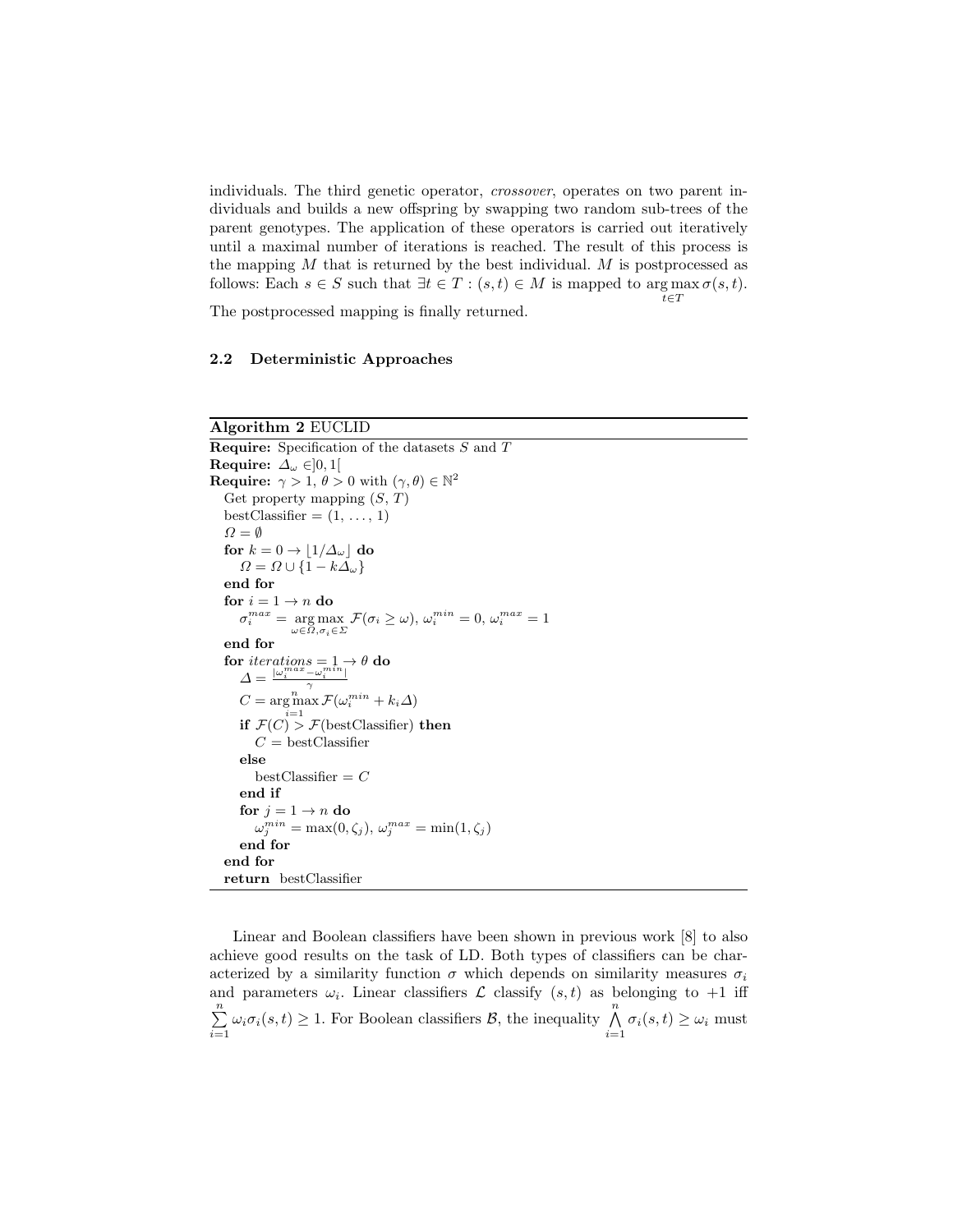be fulfilled by the pair  $(s, t)$  for it belong to  $+1$ . In both cases, a classifier can be encoded by the vector  $\Omega = (\omega_1, \ldots, \omega_n)$ . Determining the best  $\mathcal L$  or  $\mathcal B$  would require testing all possible combinations of values  $\omega_i \in [0, 1]$ , which would be impracticable. The idea behind our algorithm EUCLID (Efficient and Unsupervised Classification for Link Discovery) is to reduce the number of configurations that must be tested by applying a search within the search space whose granularity increases gradually as described in Algorithm 2: We first begin by detecting the right similarity measure for each pair of properties. To achieve this goal, we use the similarity  $\sigma_i^{max} = \arg \max_{\omega \in \Omega, \sigma_i \in \Sigma} \mathcal{F}(\sigma_i \ge \omega)$  for each pair of properties, where

 $\mathcal{F}(\sigma_i \geq \omega)$  is the value of the pseudo-F-measure (PFM) of the classifier  $C_0$  such that  $C_0(s,t) = +1 \Longleftrightarrow \sigma_i(s,t) \geq \omega, \Omega = \{\omega > 0 \text{ with } \exists k \in \mathbb{N} : \omega = 1 - k\Delta_{\omega}\}\$ is a set of threshold values and  $\Sigma$  is the set of similarity measures implemented by the framework at hand. Note that  $\Delta_{\omega}$  is the first of the three parameters required by EUCLID.

In a second step, we compute the actual link specification. Given two parameters  $\gamma > 1$  and  $\theta > 0$ ,  $\omega_i^{min}$  and  $\omega_i^{max}$  are set to 0 and 1 respectively for each of the similarities  $\sigma_i$ . Then the interval  $\omega_i^{min}$  and  $\omega_i^{max}$  is split into  $\gamma$  intervals of the same size  $\Delta = (|\omega_i^{max} - \omega_i^{min}|/\gamma)$ . For each of the possible parametrization  $\omega_i = \omega_i^{min} + k\Delta, k \in \{0, ..., \gamma\}$ , EUCLID simply runs all of the resulting classifiers C and compute their fitness  $\mathcal{F}(C)$ . The current overall best classifier  $C = (\zeta_1, \ldots, \zeta_n)$  is used as new reference point.  $\omega_{min}^i$  is set to  $\max\{0, \zeta_i - \Delta\}$ and  $\omega_{max}^i$  to  $\min\{\zeta_i + \Delta, 1\}$  while  $\gamma := \gamma/2$ . This procedure is repeated  $\theta$  times and the best overall classifier w.r.t.  $\mathcal F$  is returned.

#### 3 Pseudo-F-measures

We considered two different PFMs for the automatic discovery of link specifications. The first PFM, dubbed  $\mathcal{F}_{u}^{\beta}$ , was proposed by [10] and is based on the  $F_{\beta}$ measure. Consequently, it is defined as

$$
\mathcal{F}_{u}^{\beta} = (1 + \beta^2) \frac{\mathcal{P}_{u} \mathcal{R}_{u}}{\beta^2 \mathcal{P}_{u} + \mathcal{R}_{u}}.
$$
\n(1)

Let  $M \subseteq S \times T$  be a mapping generated by an algorithm, S be the set of source instances and T be the set of target instances.  $\mathcal{P}_u$  is defined as

$$
\mathcal{P}_u(M) = \frac{|\{s | \exists t : (s, t) \in M\}|}{\sum_{s} |\{t : (s, t) \in M\}|},\tag{2}
$$

while  $\mathcal{R}_u$  is computed as follows:

$$
\mathcal{R}_u(M) = \frac{|M|}{\min(|S|, |T|)}.\tag{3}
$$

Note that  $\mathcal{R}_u(M)$  can be larger than 1 as  $|M|$  can be larger than  $min(|S|, |T|)$ . While this does not occur in the setup proposed by [10], it seems rather counterintuitive that a recall measure can lead to values beyond 1. We thus specified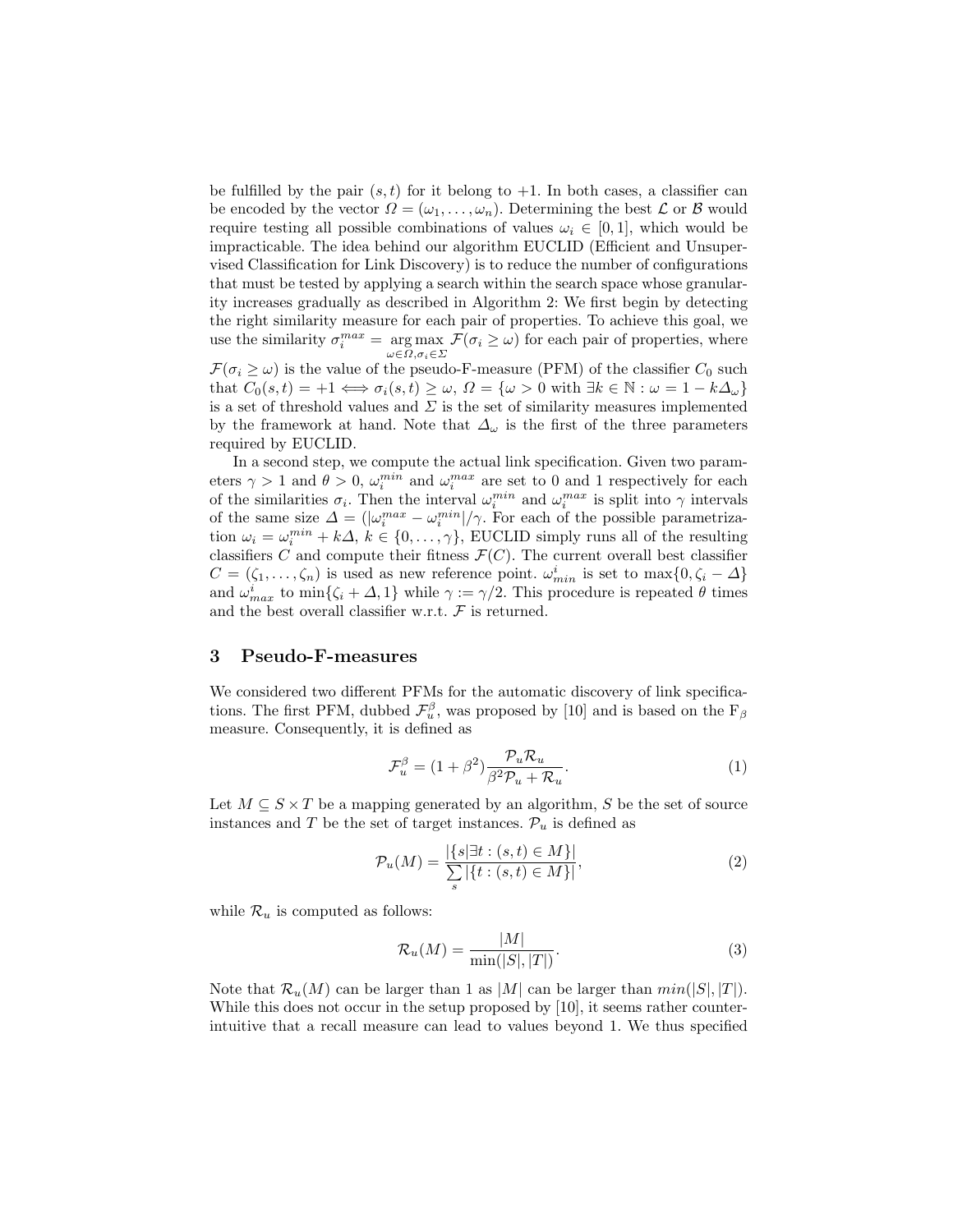the following novel pseudo-recall dubbed  $\mathcal{R}_d$ :

$$
\mathcal{R}_d(M) = \frac{|\{s \mid \exists t : (s, t) \in M\}| + |\{t \mid \exists s : (s, t) \in M\}|}{|S| + |T|}.
$$
\n(4)

This pseudo-recall computes the ratio how well all source and target instances are covered by the Mapping M. Thus,  $\mathcal{R}_d(M) = 1$  if every  $s \in S$  is mapped to at least one  $t \in T$  and vice versa. We would argue that it is therewith more in line with the original definition of precision and recall. Our pseudo-F-measure  $\mathcal{F}_d$  is thus defined as

$$
\mathcal{F}_d^{\beta}(M) = (1 + \beta^2) \frac{\mathcal{P}_d(M)\mathcal{R}_d(M)}{\beta^2 \mathcal{P}_d(M) + \mathcal{R}_d(M)} \text{ with } \mathcal{P}_d = \mathcal{P}_u. \tag{5}
$$

### 4 Experiments and Results

The goal of our experiments was twofold. First, we wanted to know how deterministic approaches perform in comparison to non-deterministic approaches for the discovery of link specifications. The basic intuition here was that if deterministic approaches can achieve F-scores similar to those of non-deterministic approaches, they should be preferred as they are usually more time-efficient. We thus compared the maximal F-measure achieved by each of our approaches on the six different data sets at hand. Moreover, we wanted to measure how well PFM can predict the real performance of classifiers. Especially, we were interested in knowing whether the predictive power of pseudo-F-measures is as reliable on real data as it has been shown to be on synthetic data. Within this context, we were also interested in knowing which setting of  $\beta$  led to the best real F-measure across the different datasets that we used, as  $\beta = 0.1$  was suggested in the past [10]. We thus ran our evaluation using both  $\mathcal{F}_u$  and  $\mathcal{F}_d$  for  $\beta$ -values between 0.1 and 2.0 using a 0.1 increment. We used two different measures to evaluate the correlation between  $PFM$  and  $F_1$ . In the following, we present the data, algorithmic parameters and correlation measures used for our experiments. We then present our results and discuss their implications for the next steps of research on link discovery.

#### 4.1 Experimental Setup

In all experiments, we assumed that we knew the perfect mapping between the properties. Each experiment was ran on a single thread of an Ubuntu Linux server running JDK1.7 and was allocated maximally 2GB of RAM. The processors were 2.0GHz quadcore Opterons.

Data We ran our experiments on three synthetic and three real datasets. The synthetic datasets consisted of widely used and well-known Persons1, Persons2 and Restaurant datasets from the OAEI2010 set of benchmark data sets. The real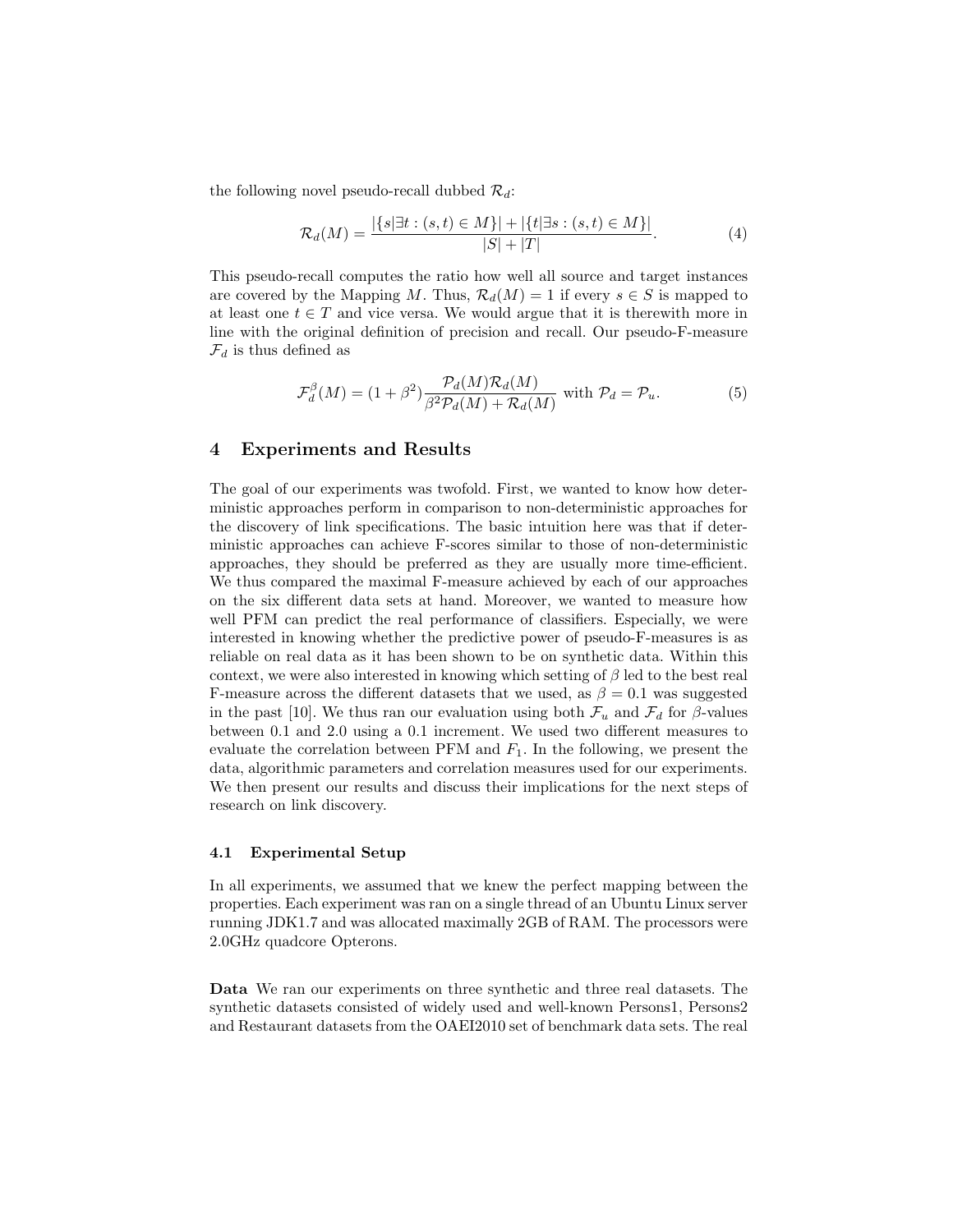datasets consisted of the ACM-DBLP, Amazon-Google and Abt-Buy datasets that were extracted from websites or databases and for which a gold standard was created manually as reported in [5]. The ACM-DBLP dataset consists of 2,617 source and 2,295 target publications (gold standard: 2,224 links). The Amazon-Google dataset links 1,363 to 3,226 products (gold standard: 1,300 links). Finally, the Abt-Buy dataset links 1,081 to 1,092 products via 1,097 correct links. All non-RDF datasets were transformed into RDF and all attribute values were set to lower case. Apart from this preprocessing, no other preprocessing step was carried out.

Parametrization of the algorithms Four parameters need to be set to run EAGLE: the number of iterations, the size of the population, the crossover rate and the mutation rate. Similarly to [10], we used 20 iterations with a population of 100 individuals. The crossover and mutation rates were set to 0.6. Given that this approach is not deterministic, we ran the experiments 5 times and present the average values in Section 4.2. Note that the standard deviations for the Fmeasures were always under 5% of the average value. For EUCLID, we used  $\Delta_{\omega}=0.1, \gamma=4, \theta=10.$ 

Correlation Measures To measure the accuracy of the algorithms, we used the standard  $F_1$ -measure. We were interested in determining whether the pseudo- $F$ measures  $\mathcal{F}^{\beta}_u$  and  $\mathcal{F}^{\beta}_d$  can be used practically to predict the  $\mathrm{F}_1$  measure achieved by an algorithm and which setting of  $\beta$  was the best to achieve this goal. Thus, we measured the correlation of  $\mathcal{F}_{u}^{\beta}$  and  $\mathcal{F}_{d}^{\beta}$  with  $F_1$  across different values of  $β$ . We used two different correlation measures: The Pearson and the Spearman correlation. We used the Pearson correlation to ensure the comparability of our approach with other correlation studies as this correlation is one of the most commonly used. The main drawback of the Pearson correlation is that it is most reliable at detecting linear correlations between distributions. As there was no reason for assuming a linear relationship between our measures, we opted to also use another correlation measure that do not make any assumption upon the type of correlation between the input distributions. We used the Spearman correlation [13], which assesses how well a monotonic function can describe the relationship between the input distributions by comparing the ranks of the values in the two input distribution. For both correlations, we used a 2-tailed significance test with a confidence threshold of 95%.

#### 4.2 Results

We first measured the F<sub>1</sub>-scores achieved by our approaches when relying on  $\mathcal{F}_d$ (see Figure 1) and  $\mathcal{F}_u$  (see Figure 2). Our results indicate that EUCLID is in general slightly superior to EAGLE. Note that the linear classifier in combination with  $\mathcal{F}_d$  even outperforms the supervised approaches presented in [5] and [9] on the ACM-DBLP data set. In addition the linear model leads to better results than the Boolean model in most cases (expect on the Restaurant dataset). Our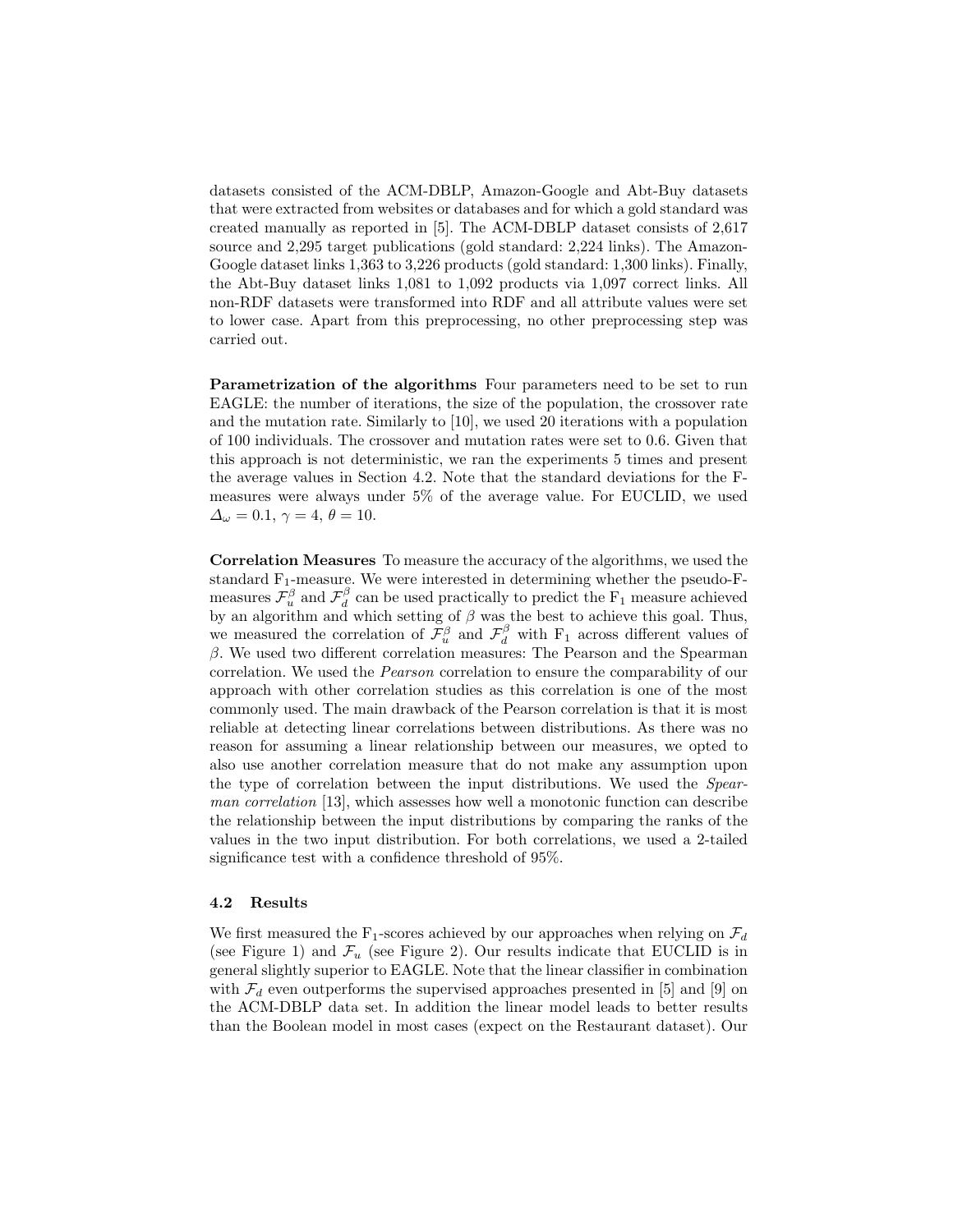

Fig. 1. Evaluation of algorithms based on  $\mathcal{F}_d$ . The y-axis shows the different Fmeasures while the x-axis stands for different  $\beta$ -values. Note that "FdPseudo" stands for the pseudo-F-measures achieved by the different classifiers while "FdReal" stands for the real F-measures.

results suggest that  $\mathcal{F}_d$  is better suited for EUCLID while  $\mathcal{F}_u$  and  $\mathcal{F}_d$  tie for EAGLE. With respect to runtime, EUCLID requires between 2.5 and 30s and is therewith between 1 and 2 orders of magnitude faster than EAGLE. Given the significant different in runtimes we observed within our experiments, we suggest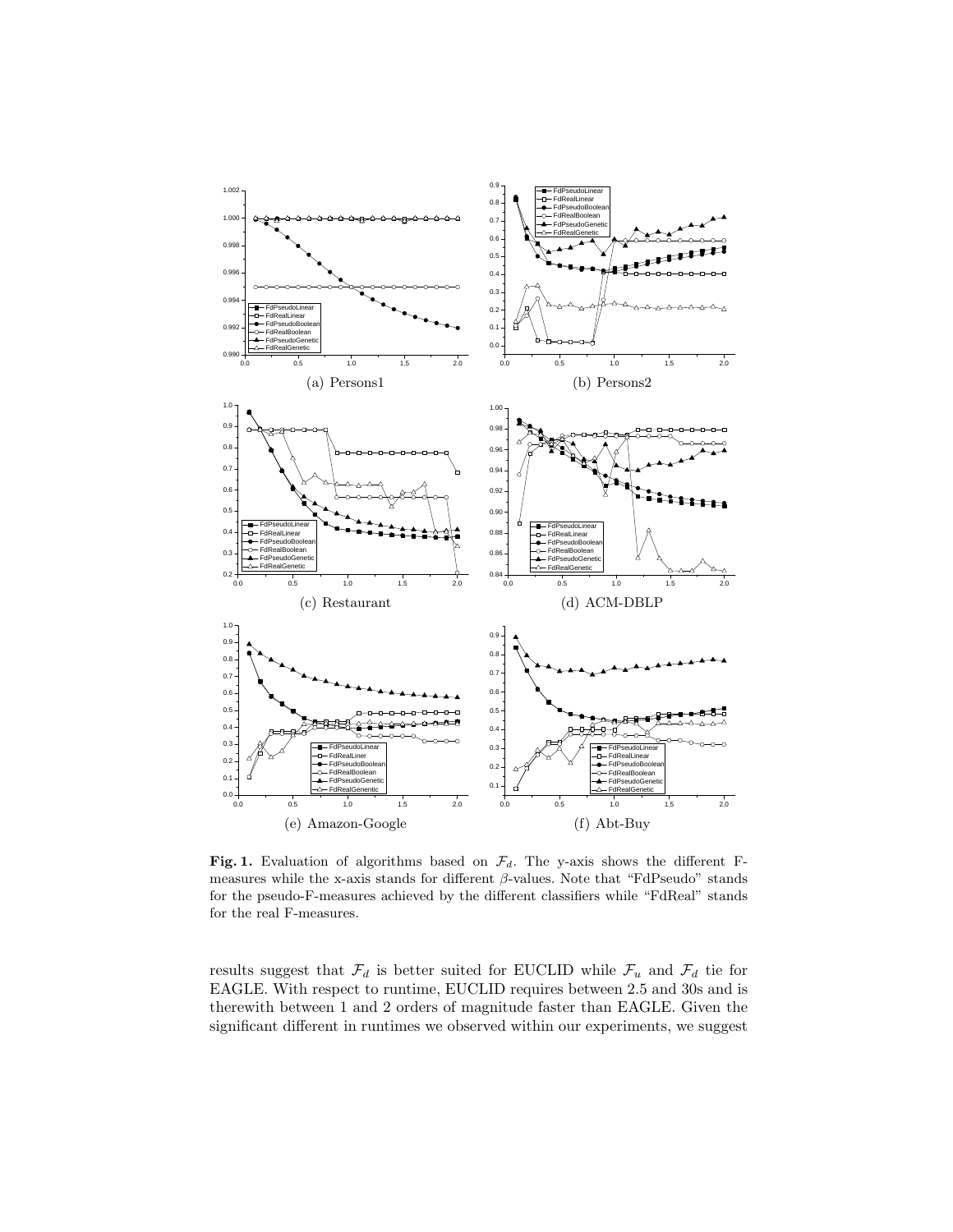

Fig. 2. Evaluation of algorithm based on  $\mathcal{F}_u$ . The y-axis is the F-measure while the x-axis stands for different  $\beta$ -values. Note that "FuPseudo" stands for the pseudo-Fmeasures achieved by the different classifiers while "FuReal" stands for the real Fmeasures.

that the development of specific algorithms for classifiers of a given type can lead to algorithms for the discovery of link specifications that are both timeefficient and highly accurate. The insight we gain is thus a clear answer to our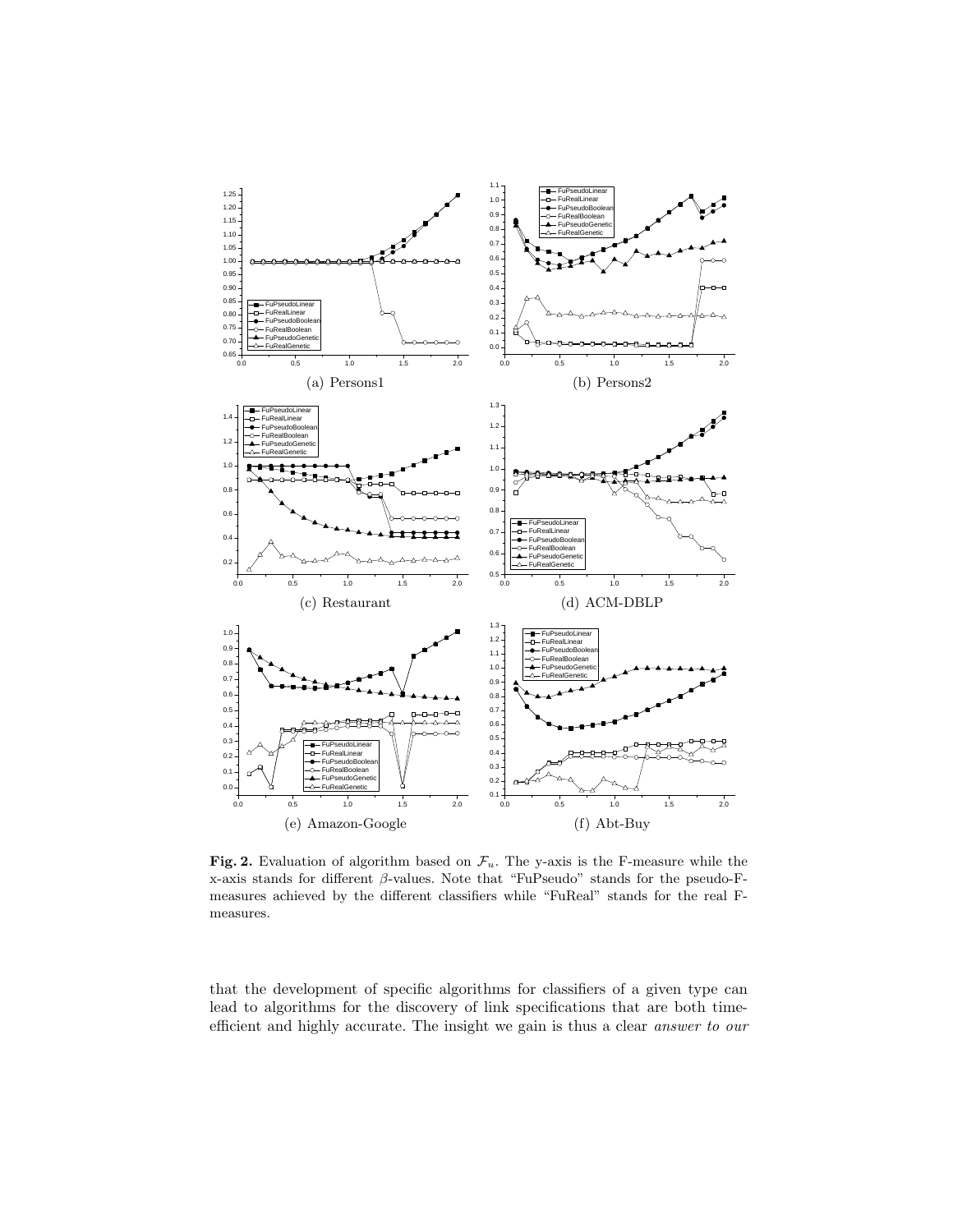|                 | Linear          |                 | <b>Boolean</b>  |                 | Genetic         |                 |
|-----------------|-----------------|-----------------|-----------------|-----------------|-----------------|-----------------|
|                 | $\mathcal{F}_d$ | $\mathcal{F}_u$ | $\mathcal{F}_d$ | $\mathcal{F}_u$ | $\mathcal{F}_d$ | $\mathcal{F}_u$ |
| Persons1        | 100             | 100             | 99.50           | 99.50           | 100             | 100             |
| Persons2        | 41.45           | 40.60           | 59.12           | 59.12           | 33.77           | 37.04           |
| Restaurant      | 88.56           | 88.56           | 88.56           | 88.56           | 88.56           | 88.56           |
| <b>ACM-DBLP</b> | 97.96           | 97.94           | 97.46           | 97.46           | 97.62           | 97.71           |
| Amazon-Google   | 49.08           | 48.55           | 39.97           | 39.97           | 43.11           | 42.68           |
| Abt-Buy         | 48.60           | 48.60           | 37.66           | 37.66           | 45.03           | 45.08           |

first question: unsupervised deterministic approaches can perform as well as unsupervised approaches on both synthetic and real data.

Table 1. Maximal F-scores (in %) achieved by the approaches.



Fig. 3. Spearman and Pearson correlation of  $\mathcal{F}_{u}^{\beta}$  and  $\mathcal{F}_{d}^{\beta}$  across different values of  $\beta$ measured independently from the algorithm used.

To answer our second question, we first computed the algorithm-independent correlation of  $\mathcal{F}_d$  and the F<sub>1</sub> measure as well as the correlation of  $\mathcal{F}_u$  and the F<sub>1</sub> measure (see Figure 3). In our experiments, the correlations varied significantly across the different values of  $\beta$ , yet remained positive and significant in 97.5% of the cases (the 2 lowest correlation scores of the Pearson correlation for  $\mathcal{F}_u$ were not significant). This means that optimizing  $\mathcal{F}_u$  and  $\mathcal{F}_d$  for one particular setting of  $\beta$  is a sensible approach towards finding the best classifier for that particular setting of  $\beta$ . We then computed the Pearson and Spearman correlation (see Table 2) between  $\mathcal{F}_u$ ,  $\mathcal{F}_d$  and the  $F_1$  measure achieved by the different approaches across different values of β. Our results were somewhat surprising as we detected both significant positive and negative correlations across the different datasets and for both correlations. Interestingly, while the number of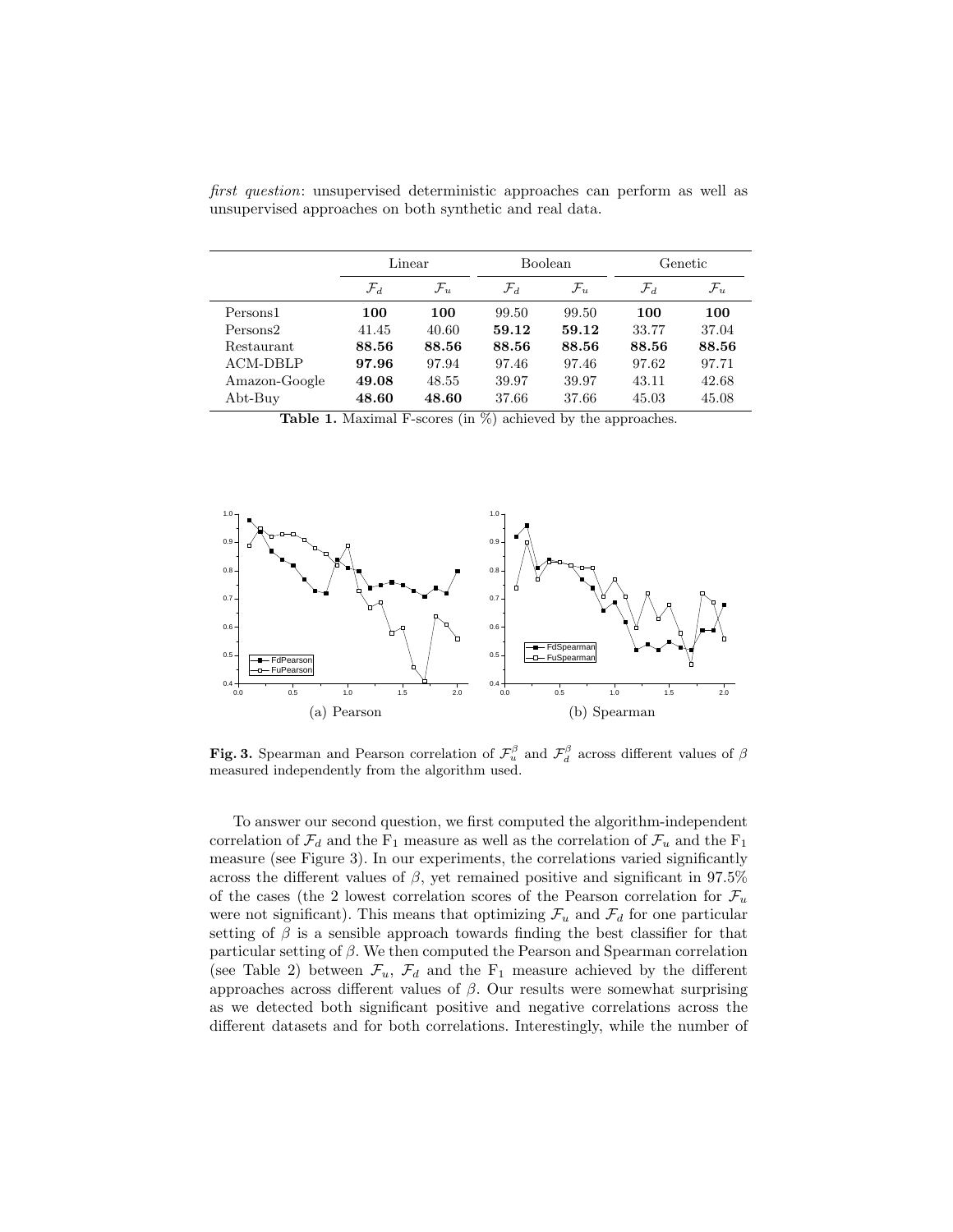|                                  | Linear               |                  | Boolean             |                  | Genetic             |                    |
|----------------------------------|----------------------|------------------|---------------------|------------------|---------------------|--------------------|
|                                  | $\mathcal{F}_d$      | $\mathcal{F}_u$  | $\mathcal{F}_d$     | $\mathcal{F}_u$  | $\mathcal{F}_d$     | $\mathcal{F}_u$    |
| Persons1                         |                      |                  |                     | $-0.85*$         | $0.84*$             | $-0.1$             |
| Persons2                         | $-0.09$              | $0.54*$          | $-0.12$             | 0.43             | $-0.43$             | $-0.43$            |
| Restaurant                       | $0.73*$              | $-0.71*$         | $0.71*$             | $1*$             | $0.84*$             | 0.16               |
| <b>ACM-DBLP</b><br>Amazon-Google | $-0.70*$<br>$-0.95*$ | $-0.65*$<br>0.49 | $-0.43$<br>$-0.79*$ | $-0.97*$<br>0.07 | $0.46*$<br>$-0.88*$ | $0.51*$<br>$-0.03$ |
| Abt-Buy                          | $-0.9*$              | 0.27             | $-0.98*$            | $-0.27$          | 0.38                | $-0.9*$            |
| Persons1                         |                      |                  |                     | $-0.87*$         | $0.99*$             | $-0.1$             |
| Persons2                         | 0.02                 | $-0.09$          | 0.21                | $-0.11$          | $-0.56*$            | $-0.56*$           |
| Restaurant                       | $0.85*$              | $-0.54*$         | $0.85*$             | $1*$             | $0.91*$             | 0.15               |
| <b>ACM-DBLP</b>                  | $-0.87*$             | $-0.73*$         | 0.05                | $-0.95*$         | 0.34                | $0.47*$            |
| Amazon-Google                    | $-0.49*$             | $0.68*$          | $-0.27$             | $-0.22$          | $-0.64*$            | $-0.39$            |
| Abt-Buy                          | $-0.37$              | $0.59*$          | $-0.82*$            | $-0.47*$         | $-0.13$             | $-0.49*$           |

Table 2. Pearson and Spearman Correlation of PFM and real F-measures across different β-values. The top section of the table shows the Pearson correlation while the bottom part shows the Spearman correlation. The correlations are not defined for the fields marked with "–" due to at least one of the standard deviations involved being 0. Correlations marked with "\*" are significant.

significant positive and negative correlations were relatively balanced for the synthetic data sets, negative correlations seemed to dominate the set of real datasets, thus hinting towards  $\mathcal{F}_u$  and  $\mathcal{F}_d$  behaving differently depending on the type of data they are confronted with. The negative correlation values suggest that to detect the best values of  $\beta$  for a real dataset automatically, the mapping M which leads to the smallest best value of  $\mathcal{F}_d$  across the different values of  $\beta$ should be chosen. This seems rather counter-intuitive and is a hypothesis that requires ampler testing on a larger number of real datasets. Overall, our results show clearly that no  $\beta$ -value achieves a maximal  $F_1$ -measure across our data sets. Still, for real datasets,  $\mathcal{F}_d$  seems to perform well for  $\beta \in [0.8, 1.2]$ . Stating such an interval for  $\mathcal{F}_u$  is more difficult as the set of  $\beta$ -values that lead to the best mapping is very heterogeneous across the different datasets. Interestingly, this conclusion diverges from that proposed in previous work. The answer to our second question is still clearly that while the predictive power of  $\mathcal{F}_{u}^{\beta}$  and  $\mathcal{F}_{d}^{\beta}$  is sufficient for the results to be used in practical settings, significant effort still needs to investigated to create a generic non-parametric PFM that can be used across different datasets and algorithms to predict the  $\mathrm{F_{1}}\text{-}\mathrm{measure}$  reliably .

## 5 Conclusion

In this paper, we present a first series of experiments to determine how well standard classifier models such as linear and Boolean classifiers perform in com